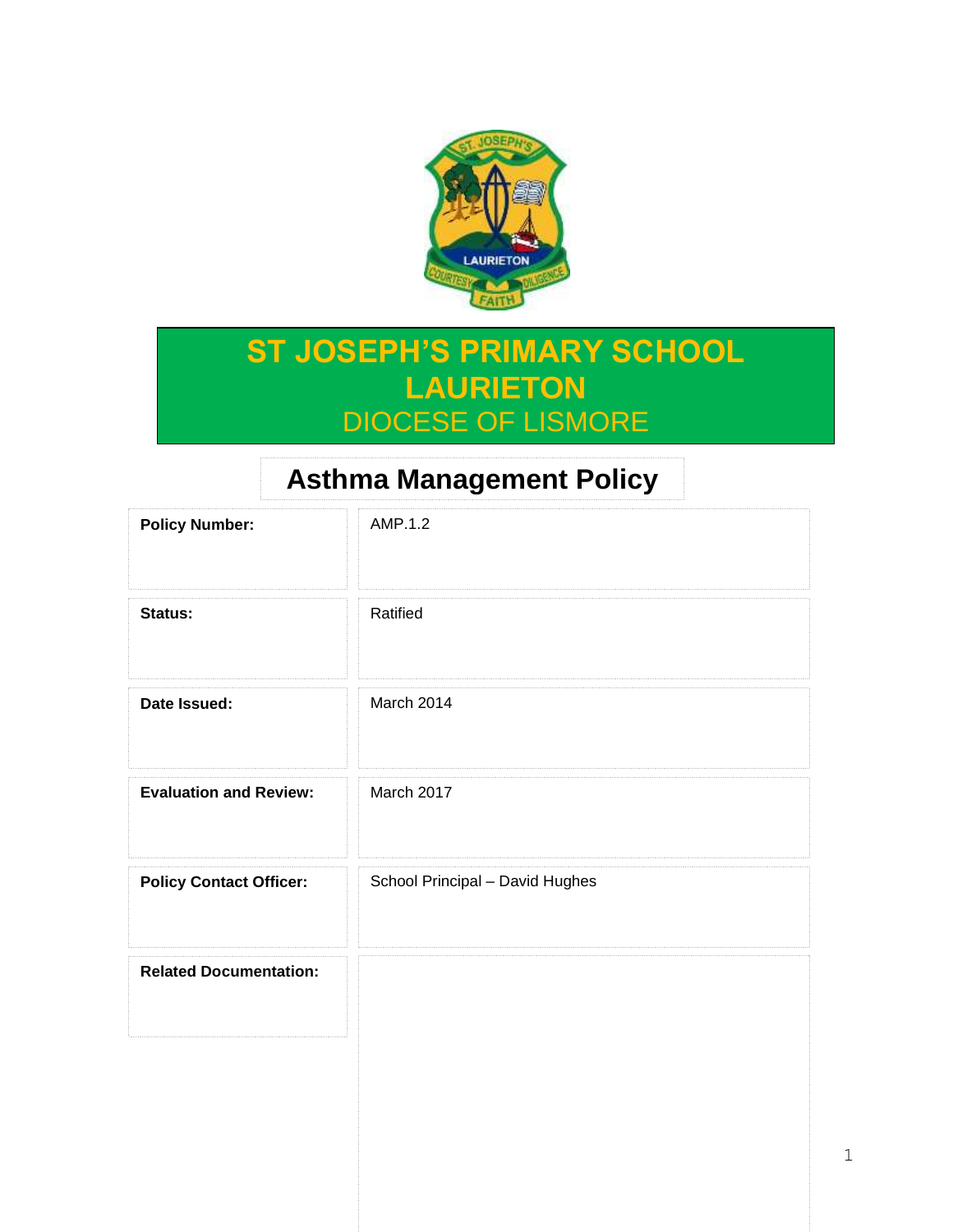## **Rationale**

The Principal and staff accept their responsibility to initiate treatment for children with Asthma in emergency situations.

#### **Enrolment**

- All Asthmatics to be identified on enrolment form;
- A separate register of Asthmatics will be kept in the school office.

#### **Emergency Action Plan**

- Treatment will be started as soon as symptoms commence.
- The School has a current action plan for Asthmatics which is completed with the assistance of parents/guardians and the students General Practitioner.
- The Emergency Action Plan will be kept in the school office.
- Contact to the student's parent/guardian will be made in all situations where the emergency plan was instigated.

#### **Training**

All staff members will have training provided the Asthma Foundation of N.S.W

- A log of Asthma trained First Aiders, including name, qualification, expiry, usual location, phone extension, will be kept at
- This log will be maintained by the principal and / or delegate.

#### **First Aid Kit**

- An Asthma First Aid Kit will be kept including:
	- $\Box$  Reliever Medication
	- $\Box$  Spacer
	- $\Box$  Mouthpiece or mask
	- $\Box$  Emergency Action Plan
	- $\Box$  Medication Register
	- $\Box$  Forms to notify parents of attack
- The Asthma First Aid Kit will be checked by office staff.

A log of these checks will be kept..

#### **Cleaning of Devices**

- Devices (ie. Spacer) will be cleaned after every use between students by Staff member supervising.
- Spaces and mouthpieces/masks will be cleaned by soaking in a basin of warm water and a diluted disinfectant for 30 minutes; then
- Rinse in warm water, lightly shake away excess water and then air dry;
- OR as per manufacturers instructions;

#### **Storage of Medication**

- Reliever medications to be kept in Asthma First Aid Kit.
- Student to carry their own medication where agreed by both the Principal and the Parent/Guardian and relevant documentation signed.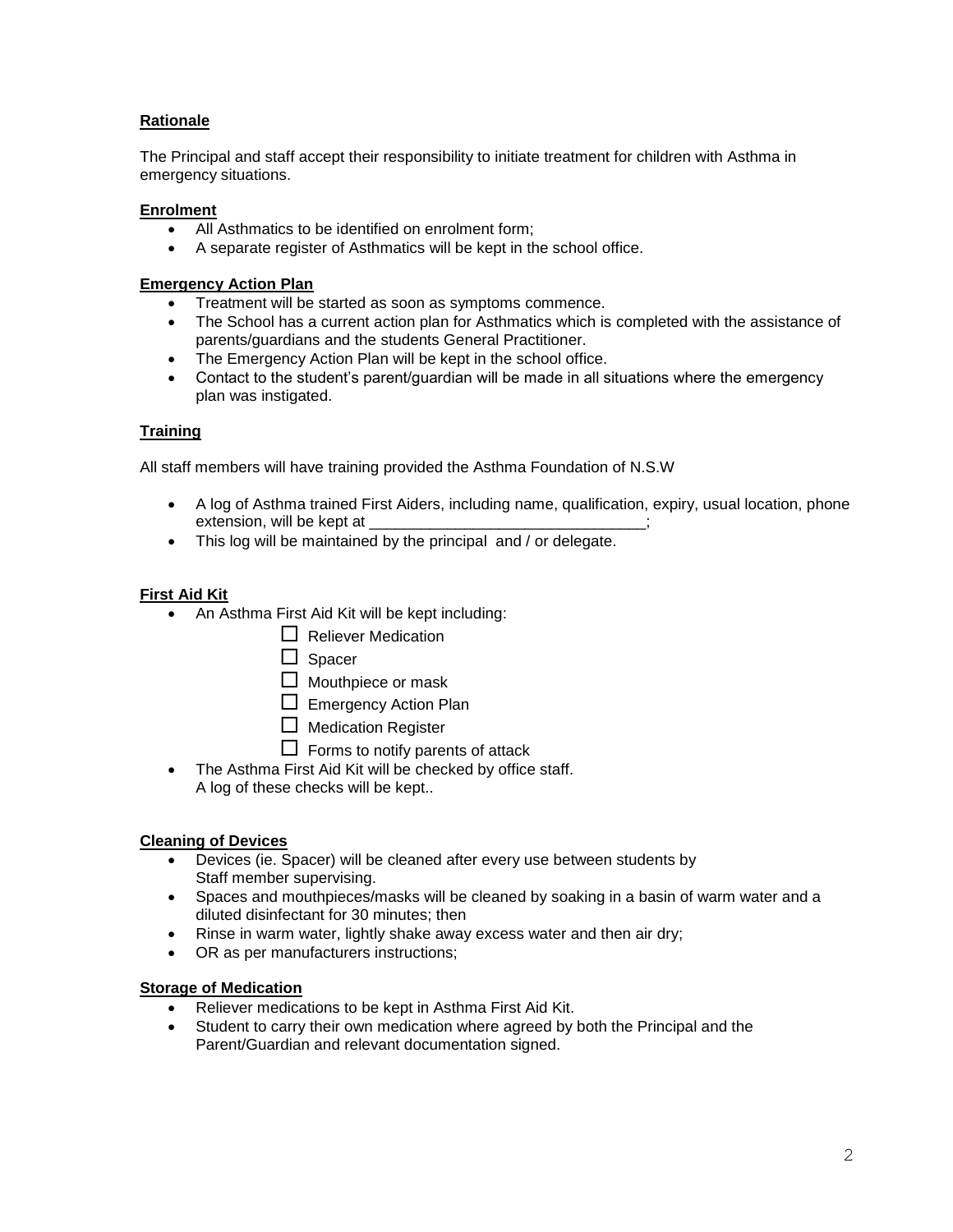## **Administration**

- Administration of all medications and treatment to be made strictly as per the Emergency care plan.
- Administration can be done by all qualified staff.
- Always check you have the correct drug and check expiry date.
- Supervise the student and assist as needed.
- Record all medication administered.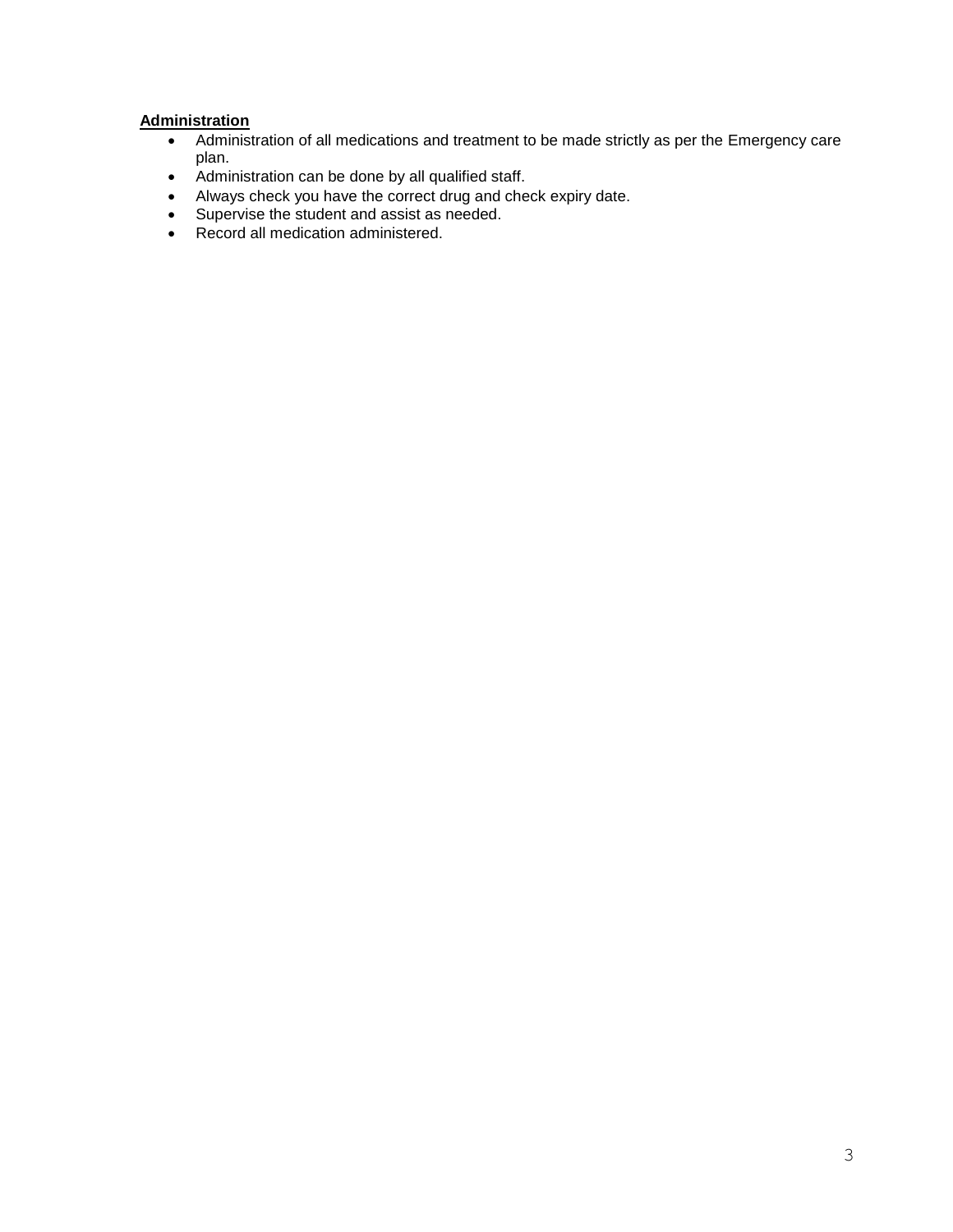#### **Information to include on students enrolment form (to comply with policy and procedure recommendations)**

#### MEDICAL INFORMATION

#### **Parent's Authority and Consent:**

- 1. My child has the following allergies (please be very thorough)
- 2. My child has the following medical conditions:

\_\_\_\_\_\_\_\_\_\_\_\_\_\_\_\_\_\_\_\_\_\_\_\_\_\_\_\_\_\_\_\_\_\_\_\_\_\_\_\_\_\_\_\_\_\_\_\_\_\_\_\_\_\_\_\_\_\_\_\_\_\_\_ You may be required to have an appointment with the principal to discuss these along with any specific treatment guidelines concerning the school.

- 3. Parents must advise school in writing concerning any medication that needs to be taken by the children at school including the appropriate forms, which can be obtained front office staff.
- 4. I understand that First Aid will be administered to my child by a qualified First Aider when necessary.

\_\_\_\_\_\_\_\_\_\_\_\_\_\_\_\_\_\_\_\_\_\_\_\_\_\_\_\_\_\_\_\_\_\_\_\_\_\_\_\_\_\_\_\_\_\_\_\_\_\_\_\_\_\_\_\_\_\_\_\_\_\_\_ \_\_\_\_\_\_\_\_\_\_\_\_\_\_\_\_\_\_\_\_\_\_\_\_\_\_\_\_\_\_\_\_\_\_\_\_\_\_\_\_\_\_\_\_\_\_\_\_\_\_\_\_\_\_\_\_\_\_\_\_\_\_\_

- 5. I give permission for '\_\_\_\_\_\_\_\_\_\_\_\_\_\_' brand band-aids to be used on my child to cover an open cut or sore.
- 6. I give permission for staff to seek medical attention for my child if the emergency contact person or I cannot be reached.

Further specific information can be obtained by asking the administration staff for copies of the school protocol. Please advise us if you disagree with any of the above.

Signed: \_\_\_\_\_\_\_\_\_\_\_\_\_\_\_\_\_\_\_\_\_\_\_\_\_\_\_\_\_\_\_\_\_\_ (Parent/Guardian) Date: \_\_\_\_\_\_\_\_\_\_

Please Note:

You are asked to advise the school regarding any alteration to the information supplied on this form.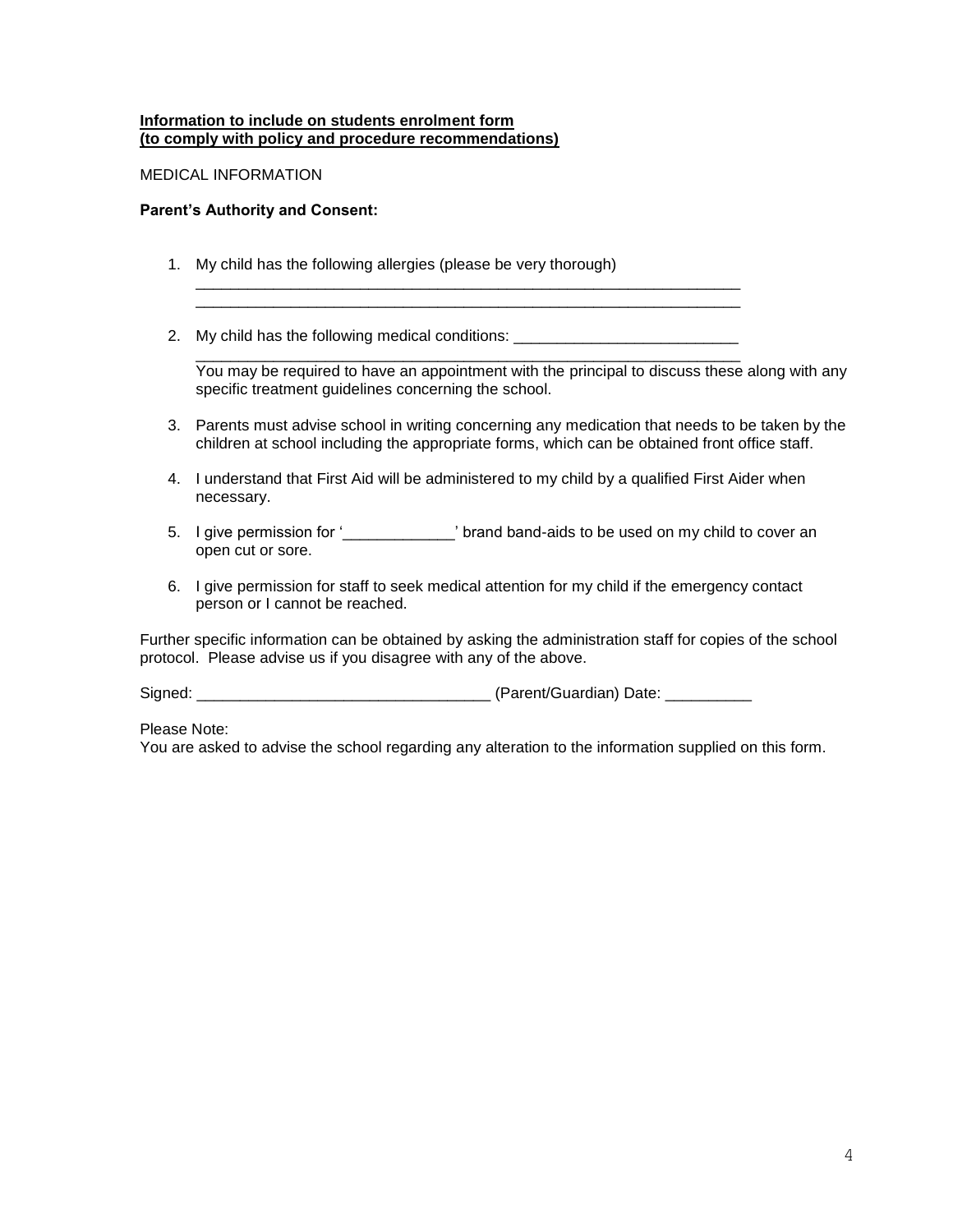#### **LIST OF ASTHMA FIRST AIDERS**

| <b>NAME</b> | <b>QUALIFICATIONS</b> | <b>EXPIRY</b> | <b>USUAL LOCATION</b> | <b>PHONE/ROOM#</b> |
|-------------|-----------------------|---------------|-----------------------|--------------------|
|             |                       |               |                       |                    |
|             |                       |               |                       |                    |
|             |                       |               |                       |                    |
|             |                       |               |                       |                    |
|             |                       |               |                       |                    |
|             |                       |               |                       |                    |
|             |                       |               |                       |                    |
|             |                       |               |                       |                    |
|             |                       |               |                       |                    |
|             |                       |               |                       |                    |
|             |                       |               |                       |                    |
|             |                       |               |                       |                    |
|             |                       |               |                       |                    |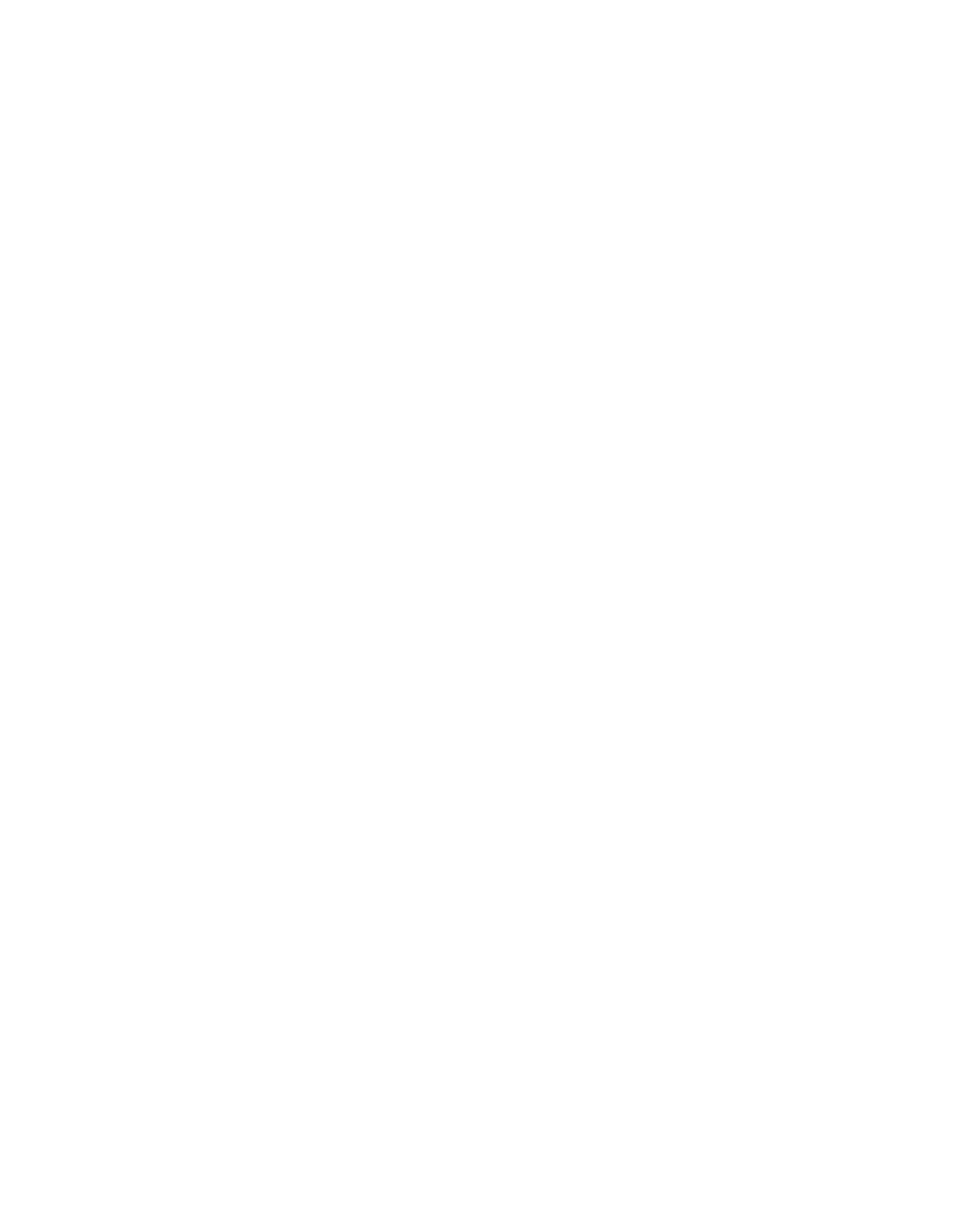*Agreement for students to carry their own Asthma Medications* \_\_\_\_\_\_\_\_\_\_\_\_\_\_\_\_\_\_\_\_\_\_\_\_\_\_\_\_\_\_\_\_\_\_ Aged \_\_\_\_\_\_\_\_\_\_\_years, CHILD'S NAME of \_\_\_\_\_\_\_\_\_\_\_\_\_\_\_\_\_\_\_\_\_\_\_\_\_\_\_\_\_\_\_\_\_\_\_\_\_\_\_\_\_\_\_\_\_\_\_\_\_\_\_\_\_\_\_\_\_ SCHOOL'S NAME is responsible to carry his/her own Asthma medication whilst on school grounds or excursions The student is instructed to seek a teachers assistance whenever requiring to use their medication. \_\_\_\_\_\_\_\_\_\_\_\_\_\_\_\_\_\_\_\_\_\_\_\_\_\_\_\_\_\_ **Principal** \_\_\_\_\_\_\_\_\_\_\_\_\_\_\_\_\_\_\_\_\_\_\_\_\_\_\_\_\_\_\_ Print Name & Date \_\_\_\_\_\_\_\_\_\_\_\_\_\_\_\_\_\_\_\_\_\_\_\_\_\_\_\_\_ Parent/Guardian **Prince A** Date Print Name 8 Date <on school letterhead> Dear Parent, Today, \_\_\_\_\_\_\_\_\_\_\_\_\_\_\_\_\_\_\_\_\_\_\_\_\_\_\_\_\_\_\_\_\_\_\_\_\_\_\_\_\_\_ DATE Your child CHILD'S NAME Required the use of \_\_\_\_\_\_\_\_\_\_\_\_\_\_\_\_\_\_\_\_\_\_\_\_\_\_\_\_\_\_\_\_ MEDICATION NAME \_\_\_\_\_\_\_\_\_\_\_\_ puffs \_\_\_\_\_\_\_\_\_\_\_\_ times to relieve symptoms of \_\_\_\_ EG. COUGHING, WHEEZING1,DIFFICULTY BREATHING, TIGHTNESS IN THE CHEST Teacher's Name <on school letterhead>

**Request for Administration of Medication**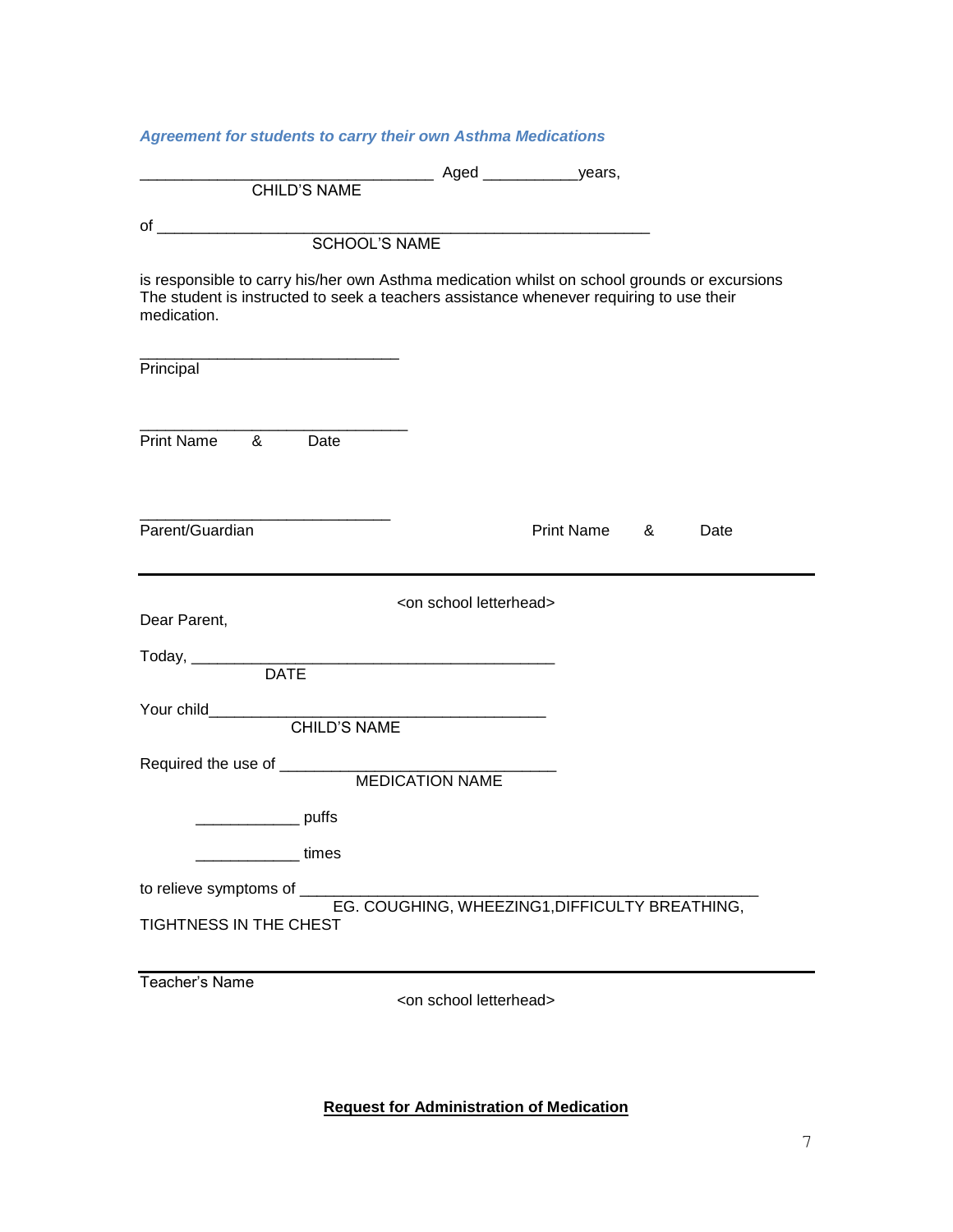To be completed by Parent/Guardian

Name of Student: \_\_\_\_\_\_\_\_\_\_\_\_\_\_\_\_\_\_\_\_\_\_\_\_\_\_\_\_\_\_\_\_\_\_\_\_\_\_\_\_ Name of Prescribing Doctor: \_\_\_\_\_\_\_\_\_\_\_\_\_\_\_\_\_\_\_\_\_\_\_\_\_\_\_\_\_\_\_ Address of Prescribing Doctor: \_\_\_\_\_\_\_\_\_\_\_\_\_\_\_\_\_\_\_\_\_\_\_\_\_\_\_\_\_ Phone number of Prescribing Doctor: \_\_\_\_\_\_\_\_\_\_\_\_\_\_\_\_\_\_\_\_\_\_\_\_\_

\_\_\_\_\_\_\_\_\_\_\_\_\_\_\_\_\_\_\_\_\_\_\_\_\_\_\_\_\_\_\_\_\_\_\_\_\_\_\_\_\_\_\_\_\_\_\_\_\_\_\_

Reason for Medication:

| <b>Medication Details</b> |      |                |              |            |  |  |
|---------------------------|------|----------------|--------------|------------|--|--|
| Medication                | Dose | Time/s of      | Special      | Self-Admin |  |  |
| Name                      |      | Administration | Instructions | (Yes/No)   |  |  |
|                           |      |                |              |            |  |  |
|                           |      |                |              |            |  |  |
|                           |      |                |              |            |  |  |

\_\_\_\_\_\_\_\_\_\_\_\_\_\_\_\_\_\_\_\_\_\_\_\_\_\_\_\_\_\_\_\_\_\_\_\_\_\_\_\_\_\_\_\_\_\_\_\_\_\_\_\_\_\_\_\_\_\_\_\_\_\_\_\_\_\_\_\_\_\_\_\_\_\_\_\_\_

I, \_\_\_\_\_\_\_\_\_\_\_\_\_\_\_\_\_\_\_\_\_\_\_\_\_\_\_\_\_\_\_\_, as the Parent/Guardian of the above named student request administration of medication supplied (including necessary equipment such as medication cup) as per the above directions. I also give permission for a School representative to contact the Prescribing Doctor if confirmation or information about this is required.

Parent/Guardian

Signed : \_\_\_\_\_\_\_\_\_\_\_\_\_\_\_\_\_\_\_\_\_\_\_\_\_\_\_\_\_\_\_\_\_ Date: \_\_\_\_\_\_\_\_\_\_\_\_\_\_\_\_\_\_\_\_\_\_\_\_\_\_\_\_\_